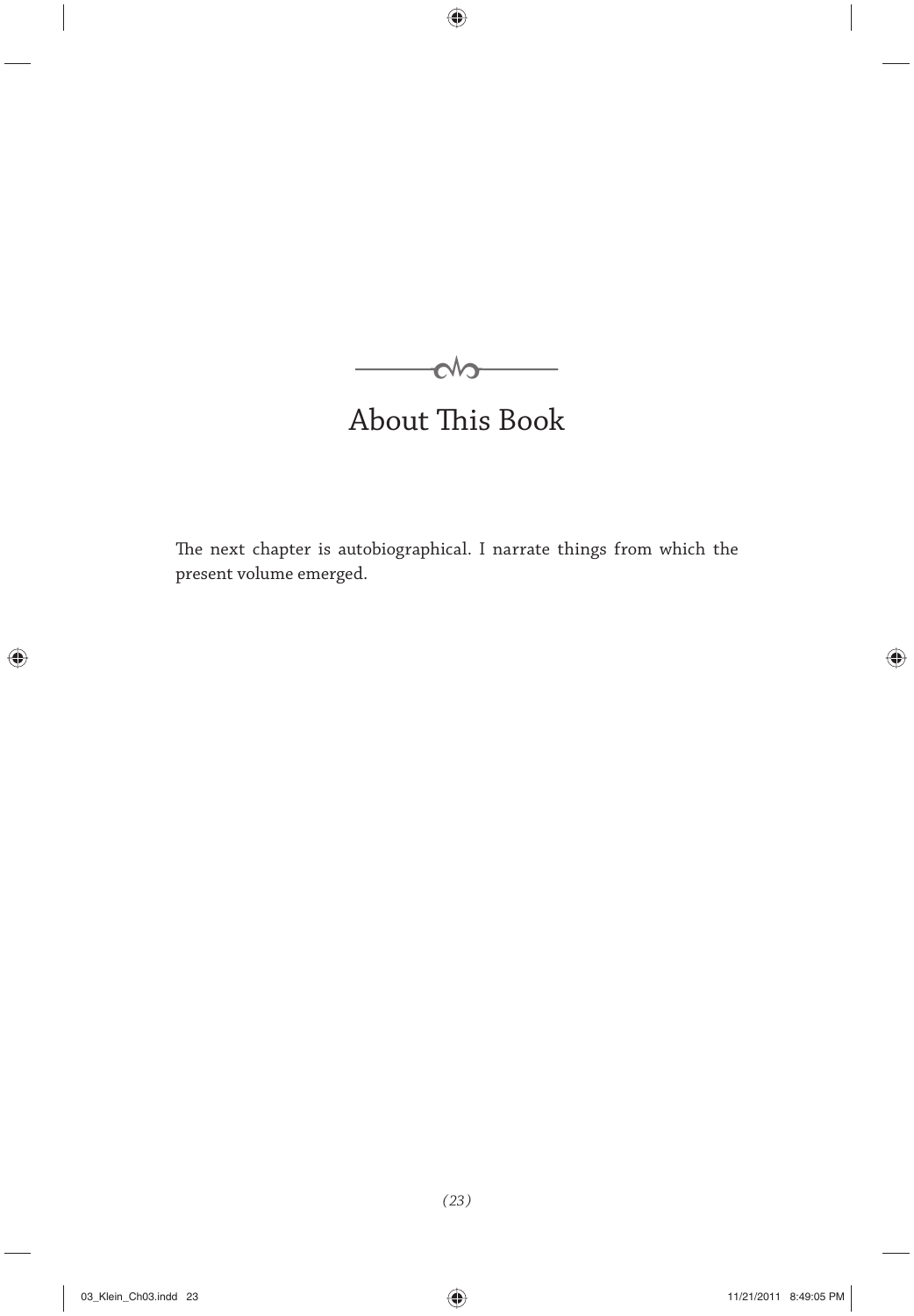# **CHAPTER 3**

◈

## From a Raft in the Currents of Liberal Economics

 $\mathbb T$  owadays, we see a trend toward disregarding disciplinary boundaries and admitting that in our policy judgment, as expressed, for example, in statements about economic efficiency, there is something akin to aesthetic judgment. There is a trend toward admitting that economics is inherently less precise and less accurate than some had thought.

I grew up in Bergen County, New Jersey, outside of New York City, in a family that was Jewish but not religious, and Democratic and "liberal" in the fashion common to such folk. My father, a pediatrician, is now retired. My mother, now deceased for some time, left the house after the divorce and turned entrepreneur when I was ten, but she by no means left her four sons.

At age thirteen, though not the least bookish, I was put in the smart eighth-grade class at the public school. Gradually, I became friendly with a classmate of very prodigious intellect. We shared interests in music and in our classmates and teachers. I read nothing, but I did know one thing: I disliked school. I had enjoyed kindergarten and first grade, but from second grade, I was not inspired by the teachers, and I resented being pressed into their programs. With each year it had gotten worse.

My friend's political inclinations were unconventional, but I scarcely knew how advanced he was in economics and philosophy. One day we were at his house playing ping pong in the basement, probably listening to the Beatles or Harry Nilsson or Queen, and he asked, "Have you ever thought about why school sucks?" I was puzzled and responded something like: "What do you mean? It's boring, they treat you like children, the teachers suck..." He cut in: "No, no, I mean *why* it sucks. Why it is like that?" I was still puzzled.

◈

♠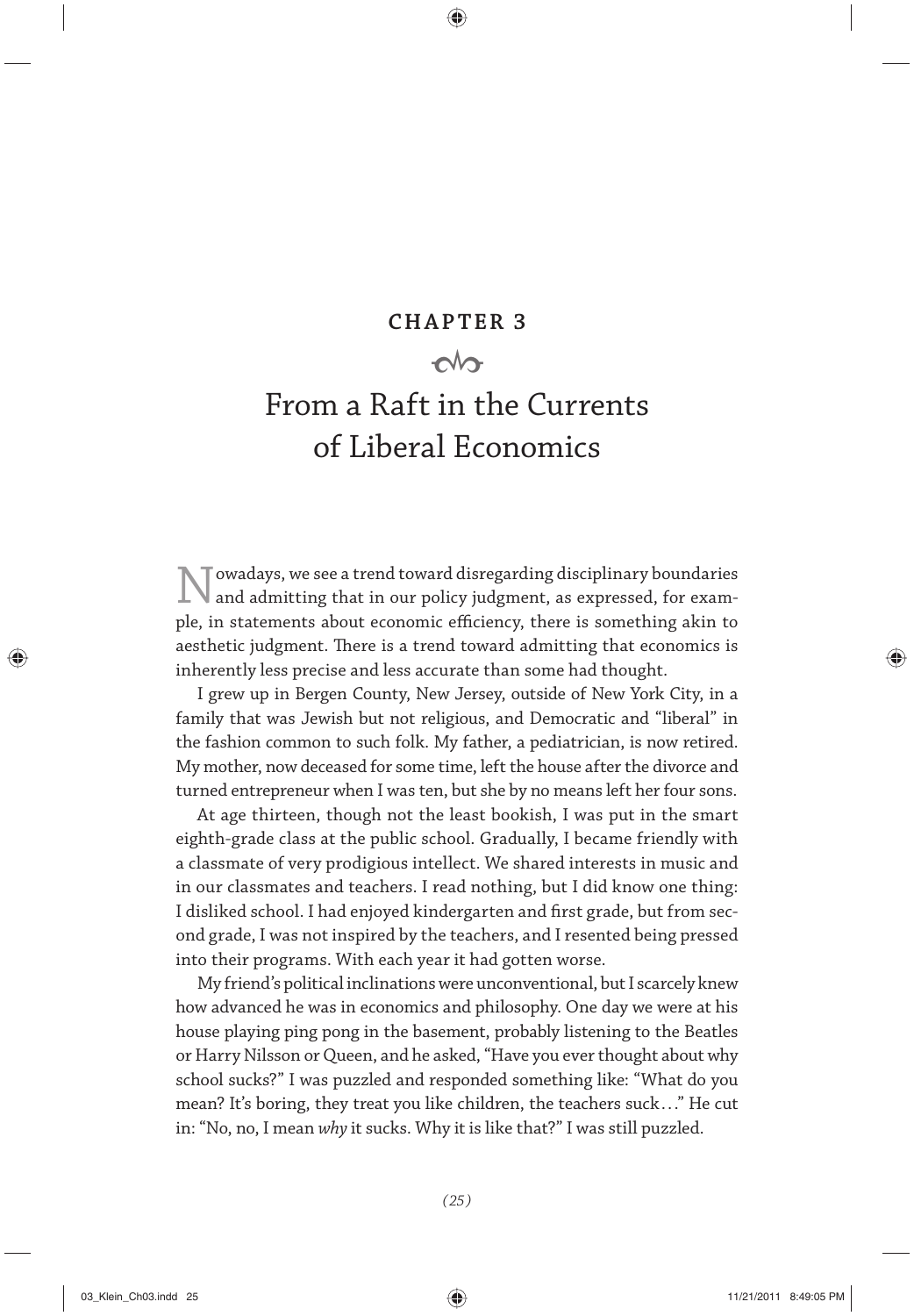◈

He explained that our school is a government operation, getting its money from taxpayers and its students from jurisdictional assignment. Our parents go along, because otherwise they would have to pay twice for schooling. The school itself is without private owners, so no one has much motivation to improve it. If schools were, instead, privately owned and had to compete for money by winning families in individual choice they would be much better. Those rules would give rise to a wholly different industry. You and your parents would have chosen the school. That would alter the whole ethic of the enterprise and your involvement. Each school would have to keep its customers satisfied, for otherwise they would go elsewhere.

The explanation was a revelation. It spoke to personal experience. It spoke of a trouble that loomed large in years of despair—the malaise and alienation of school. It only made sense. Moreover, the principles had application to many other issues, such as drug prohibition. That conversation awakened me to the idea, the hope, of making sense of the social world in a way that did not just knuckle under to whatever interpretations were dominant and official.

The ideas would upset my family's political sensibilities. Surely, I saw a daring, even heroic, radicalism in the ideas. I was convinced that the criticism of government schooling was sound. Yet my parents, my grandparents, and officialdom all around us did not own up to the criticism and its sweeping implications. They did not give good counterarguments. The rust runs deep, and the young libertarian feels surrounded by a corrupt culture. He either keeps up the challenge or resigns and quietly submits. I kept up the challenge, along with that friend and others, forming a circle and finding validation from writers living and deceased, active intellectuals, and leaders of libertarian outfits, especially in and around New York City, and soon networks beyond. I have made a career from the mode of thinking revealed over ping pong.

Why do I relate such matters? As we go through life, we develop commitments. It is useful of authors to disclose where they come from. Gunnar Myrdal (1969) argued for self-disclosure, saying it alerts readers to the biases apt to lurk in the author's discourse. Also, the story says something about my bearings. It is not as though I went to college, took an economics course, imbibed blackboard theory, became a proud economics major, and deduced that schooling should resemble perfect competition. Rather, the ideas that our circle pursued were discursive and argumentative: Frédéric Bastiat and Henry Hazlitt. The ideas helped me to see schooling as a public-policy issue and to distance myself from the immediate experience.

◈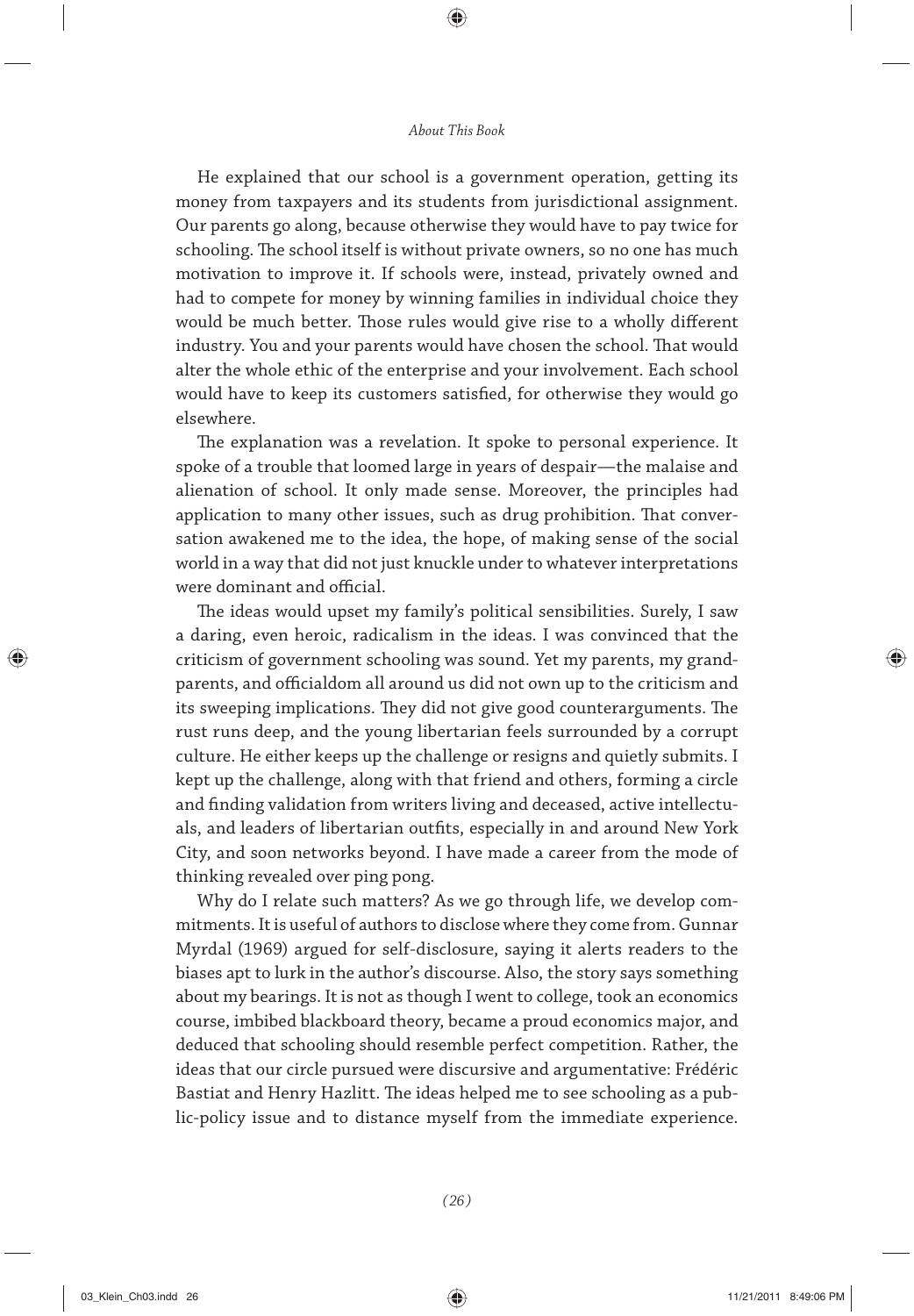#### FROM A RAFT IN THE CURRENTS OF LIBERAL ECONOMICS

◈

They proved themselves in things that mattered and made sense in human terms. The government school system is not merely inefficient; it is tragic. By the time I came to blackboard economics, I had already regarded it as dangerous in its artificiality and malleable to all bents.

So, blackboard economics never captivated me.

I did have some immersion in a different sort of modernist or proudly scientific economics. I have moved in libertarian circles that have had deep connections to the intellectual traditions that, especially from the 1970s, have been fashioned into a movement known as Austrian economics. This movement unfolded in two camps, one led by Murray N. Rothbard, the other by Israel M. Kirzner, both of whom during the 1950s were protégés of the Austrian émigré Ludwig von Mises. During the winter of 1979–80, I dropped out of high school and enrolled at Rutgers University in Newark, New Jersey, to join a program in Austrian economics. According to Mises, Rothbard, and, somewhat less emphatically, Kirzner, economics is based on axioms, such as "man acts," and, they say, the laws of economics are logically deduced from these axioms. Since the fundamental axioms are certain and the logic is valid, the resultant theories carry an "apodictic" and categorical truth. They call this style of reasoning *praxeology*. Shortly after I had joined the Austrian economics program in Newark, it moved to George Mason University in Fairfax, Virginia, and I moved with it.

As an undergraduate at George Mason in the early 1980s, my comrades and I dwelled deeply in Mises and Rothbard, and I certainly drew much from them that remains central in my thinking. It really was not long, however, before I was doubting the things most distinctive to their economics, namely, their image of economic science. I never warmed to Mises, and I have long felt that his argumentation exhibits crankishness. Early on with me, there were grave doubts and occasional raillery.

My reverence for them was—and remains—great. More than any other single person, Mises is the bridge from classical liberalism to modern libertarianism. More than any other single person, Rothbard set out for modern libertarianism an idea of liberty as an analytic fulcrum in the policy sciences and as an engine of inquiry, challenge, and debate. I felt, however, that they were overly ambitious, sometimes even ridiculous, in the claims they made for their core ideas, in their spirit of paradigm. I sensed that it was in those claims—and only in those claims—that they could claim to have a distinctive identity and brand of economics, and so I was never very comfortable in the corresponding "Austrian economics" identity. By the end of my undergraduate career, I was increasingly dubious of such

⊕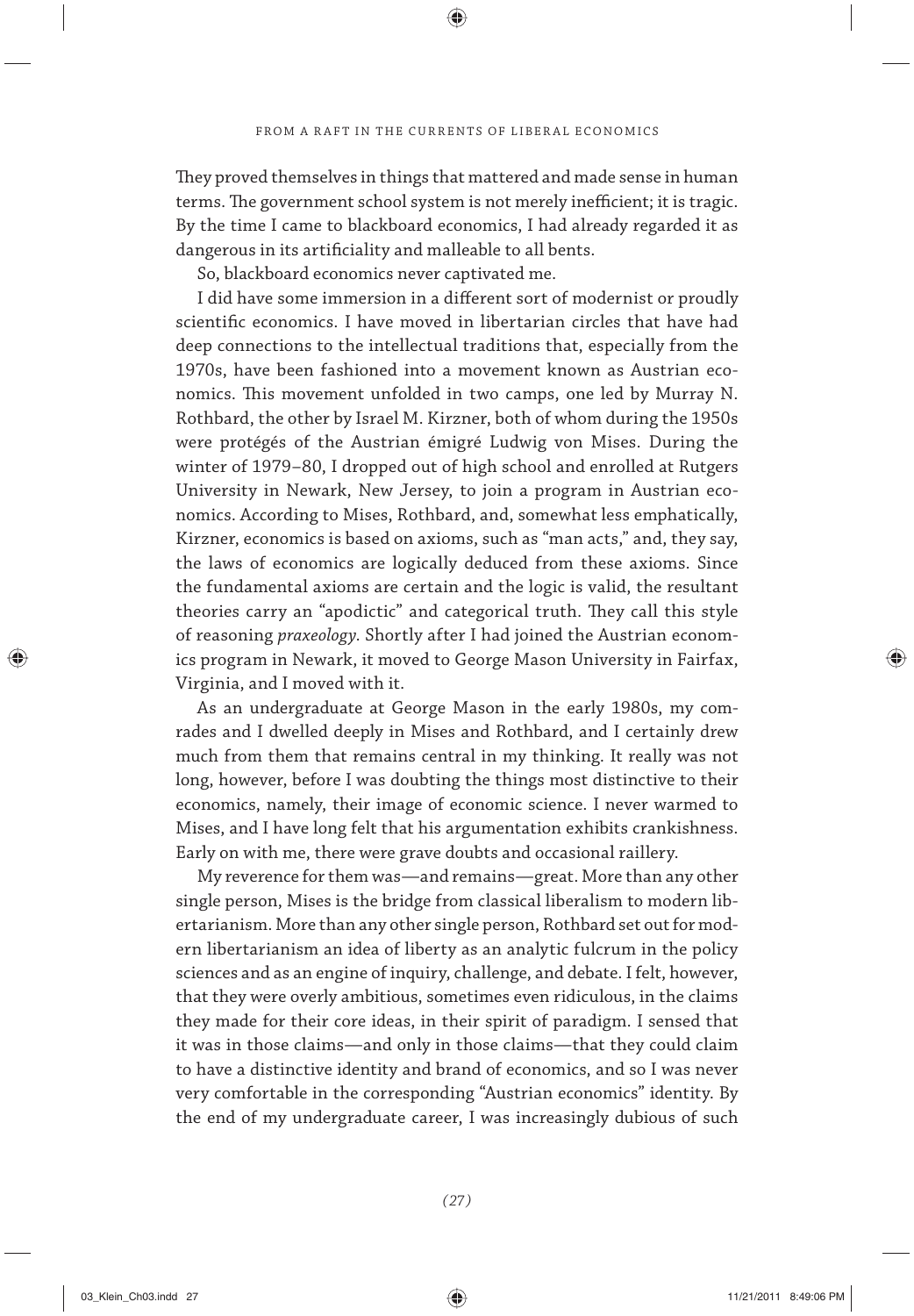◈

identity, and had, in a quite conscious way, a merely "libertarian economist" selfhood.

Next, I went directly to get a PhD. I had been admitted to a few programs, and I chose New York University, where I had been awarded entrance and support in the Austrian economics program conducted by the faculty members Kirzner, Mario Rizzo, and Lawrence H. White. The program, with its faculty, visitors, associates, and students meeting every Monday afternoon to discuss a paper in a ninety-minute colloquium, had been and still is the long-standing center of Austrian economics in New York and a legacy of Mises' instruction and seminars at NYU. I did not go to NYU to develop myself as an Austrian economist. My reasons for choosing NYU were that Austrians are libertarians, I was assured of funding, NYU was a reputable school from which to enter the academic job market, and the location was suitable to me (I moved back to Bergen County).

I think it was during my second year at NYU that the Austrian colloquium hosted Donald (now Deirdre) McCloskey to present the "Rhetoric of Economics" article that had recently appeared in *The Journal of Economic Literature*. I was immediately taken with the paper and with McCloskey as a personality, thinker, and figure. I waxed about the book *The Rhetoric of Economics* (1985) in a review published by the Cato Institute, and I avidly mined the pragmatist tradition that McCloskey pointed to, especially William James and Richard Rorty. Meanwhile, two of my closest comrades, then studying at Harvard, were reading W.V. Quine and auditing Hilary Putnam, so philosophical pragmatism had come to me and my pals. McCloskey's attitude of mere ethics, of broad learning, of candid purpose behind that better-organized conversation we might call science—with a small *s*—of indifference toward strutting methodological precepts, of aversion to sectarianism: all fit the selfhood I was working on. And he (now she) was even libertarian! It all fit! McCloskey validated my selfhood and richly instructed and provided for its cultivation.

At NYU I participated in the Austrian colloquium and took courses with Rizzo and White, but I concentrated on "normal science" and especially game theory. My job-market paper was a game-theoretic model of credit reporting and promise keeping in the extended social order. I was fascinated by game theory, and I went on to teach it at both the undergraduate and graduate levels, but it never got in the way of my McCloskeyan attitudes. "Equilibrium" is meaningful only in reference to a specified model, and model building is itself a malleable art, so one can construe equilibrium in any phenomena under the sun. The modelbuilding genre of creative literature has standards of elegance and, one

◈

◈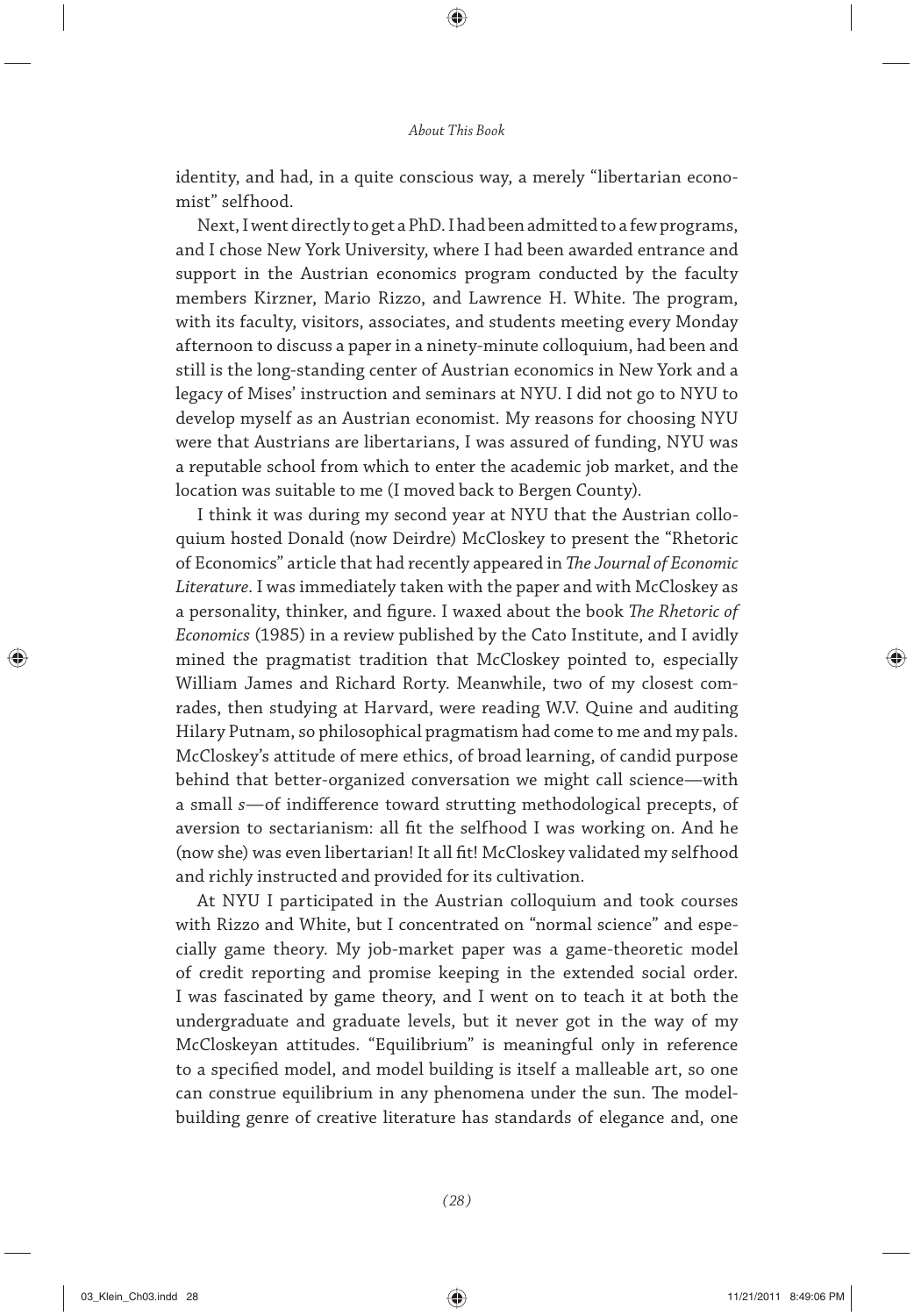◈

hopes, relevance to problems discussed by concerned, purposive scholars. The stories were formally about machines, robots, but they can be useful as metaphors. My professors in game theory told stories laden with math; Thomas Schelling, whose works I especially admire, did it with less math and greater richness.

Thanks to the Institute for Humane Studies, I spent a year at Stanford University and then went on the market and accepted a job, starting in 1989, at the University of California, Irvine. I was making efforts in normal-science fields, such as game theory, economic history, and transportation economics. These efforts did not meet with complete failure. But I shared with both McCloskey and the Austrians the conviction that things were fundamentally amiss in establishment economics. I began to realize that I could never be embraced by a field community; I could not really be one of them. I would never be faithful to any such community.

I was isolated at Irvine. Searching for God, as it were, I took up teaching the introductory course in microeconomic principles and started a group called the Liberty Society of Irvine. When Friedrich Hayek died in the spring of 1992, I decided that I would give a lecture on his life and work, and I immersed myself in his writings.

My thoughts dwelled on the broad verities of liberal economics *per se*, their formulation and content. Hayek was foremost in my thoughts, but for additional points of departure and connections to living communities, I found myself returning to the work of my NYU professor Israel Kirzner, now with more interest and fascination as well as a better living understanding of the predicament of his tradition. At Irvine I increasingly departed from normalcy.

The Austrian economics movement is pretty uniformly libertarian, but there is an important division within the movement. Rothbard fashioned an Austrian economics in which, as it were, Mises was the great authority and Rothbard himself his apostle and interpreter. In lucid, intrepid prose, Rothbard reduced matters of social welfare to issues of voluntarism. Each person acts to better his condition, so restricting his action reduces the welfare of him and his trading partners, and hence reduced social welfare. He made it openly formulaic and categorical, giving little ground to aberrations of human folly, externalities, and the like. The praxeological laws of economics are deduced, yielding a science of economics. Many libertarians find Rothbard's axiomatic, formulaic approach refreshing, invigorating, and powerful. It would seem to coincide with the revelation that I experienced during the ping pong game in my friend's basement. Young

⊕

♠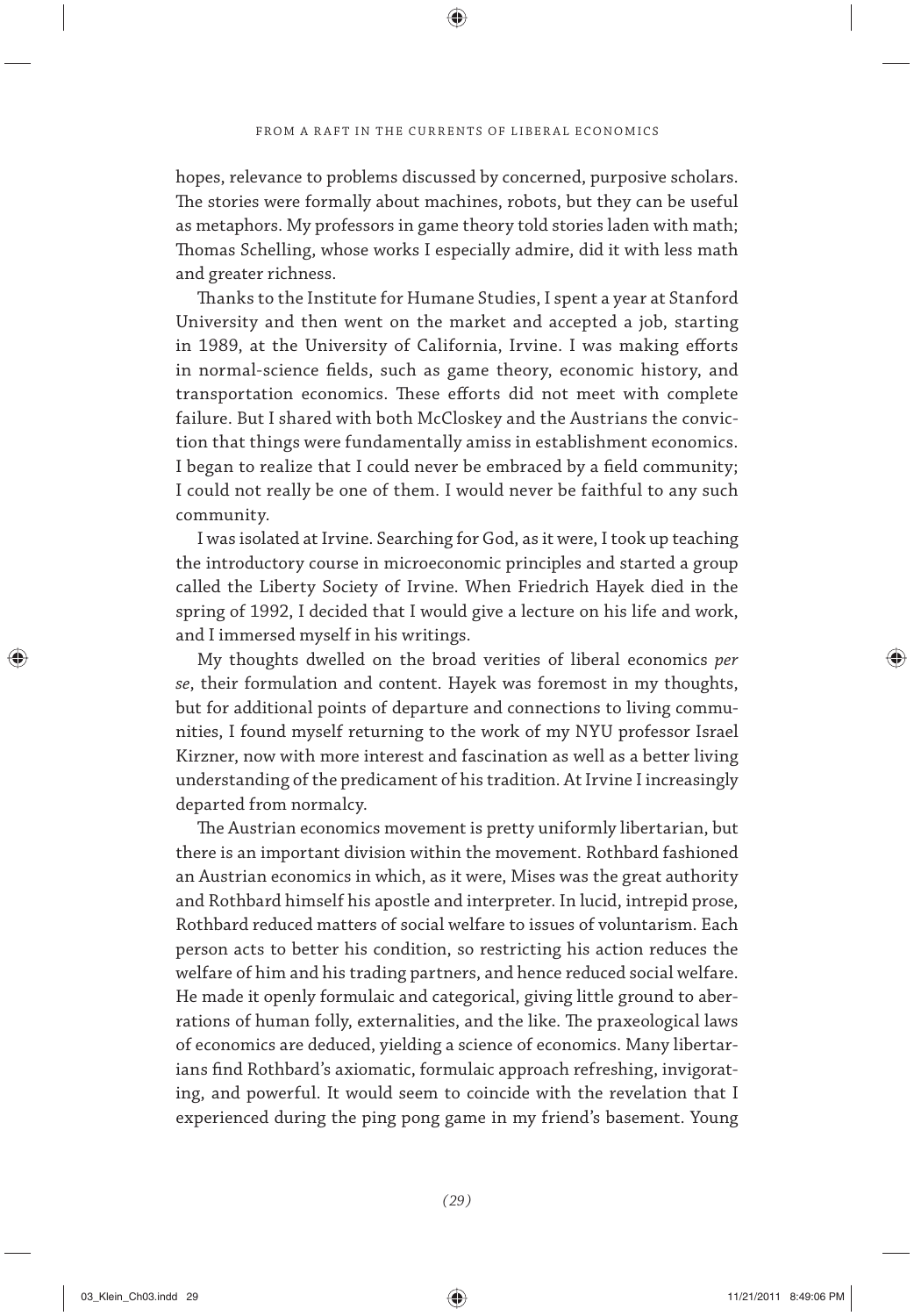⊕

libertarians naturally take to this approach and often buy into its precepts, image of science, heroes, narrative, and so on.

In Rothbard's view, Hayek was an intellectual cousin, but squishy, obscure, convoluted, and too conservative; not well aligned to Mises. To Rothbard, Hayek was something of a rival. Rothbard was often vigorous in criticizing rivals. He wrote that Hayek's eminence and influence might derail the science of liberty. The other camp of Austrianism, led by Kirzner, embraced Hayek along with Mises. The theory and historical intellectual narrative provided by Kirzner attempt to integrate Mises and Hayek, and, in suggesting that the integration is latent in both, to homogenize Mises and Hayek. Kirzner's influence within the Austrian realm is huge; he has often been called the "dean" of Austrian economics. Peter Boettke has been a leader of the Kirzner camp, and his own, often-repeated way of expressing Kirzner's view is: "The best reading of Mises is a Hayekian one and the best reading of Hayek is a Misesian one" (quoted in Horwitz 2004: 308).

I undertook explorations under the two rubrics stated in the title of the present book: knowledge and coordination. Under the knowledge rubric, I wrote of the discovery factors of economic freedom and offered a "deepself" refinement of Kirzner's ideas about discovery, entrepreneurship, and error. The latter paper was published in *The Review of Austrian Economics* and even awarded a prize. I received warm letters about these papers from Kirzner, who also was writing recommendation letters in my behalf. By virtue of an invitation from Mario Rizzo, I contributed to a tribute on the occasion of Kirzner's retirement from NYU.

I also explored coordination. I distinguished two kinds of coordination, and I suggested that the distinction clarified some of the controversies surrounding the issue of whether successful entrepreneurial action disrupts coordination, as in "creative destruction," or enhances coordination, as Kirzner maintains. I was offering what I again thought was a useful refinement and clarification, ultimately affirming Kirzner's drift. I was invited to give the paper at NYU. At the seminar, Kirzner took demonstrative exception to the paper. He subsequently published a piece critical of that early paper.

My papers on knowledge and coordination were, to my mind, true to Hayek and useful as they connected to Kirzner, in refining and clarifying some of his ideas, and qualifying some of his claims. In time, however, it grew increasingly clear to me that those alterations, even though they affirm the importance of entrepreneurial discovery and its relation to coordination, threaten the Misesian aspects of Kirzner's doctrine, and

⊕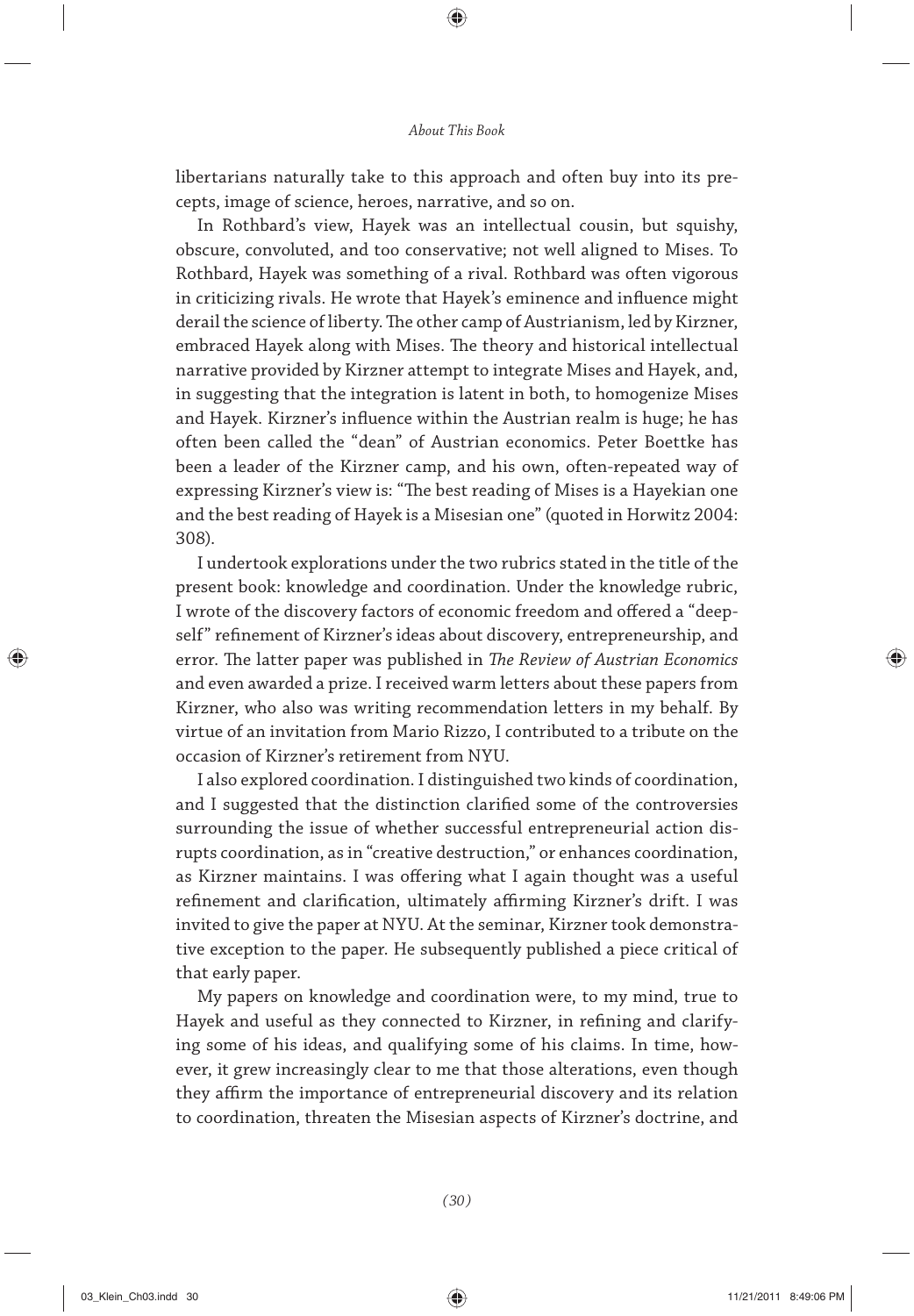#### FROM A RAFT IN THE CURRENTS OF LIBERAL ECONOMICS

◈

hence his whole variety of Austrian economics. It seems to me that Kirzner grew to see that, too. He grew chillier toward my work. As the intellectual conflict grew more apparent, the Austrians of the Kirzner camp, too, grew chillier, without, I felt, giving good reasons. I felt that they were circling the wagons. Eventually I felt impelled to write (with Jason Briggeman) a lengthy and rather fierce critique of Kirzner, calling again for certain alterations. Kirzner replied, and I rejoined.

One alteration is to weaken our claims about the coordinative properties of entrepreneurial activity, and of liberalizing reforms generally. We should not even aspire to make them categorical. Rather, they are, by and large, presumptive—and, in consequence, less brittle, more robust. This attitude flies in the face of the Misesian approach of axioms and logical deductions.

Meanwhile, I pondered why all of us of the Hayek-Kirzner traditions seemed to carry two obsessions, namely, an obsession with knowledge and an obsession with coordination. The connection between the two rubrics remained unclear to me. I had the feeling that the two were connected in ways not adequately understood. The connection I eventually found comes from Scotland, from works written more than a century before Ludwig von Mises was born.

I was growing increasingly intimate with Adam Smith's works. I came to realize that Smith's ethical approach necessarily involves an allegorical spectator representing a conception of the social, and that the moral faculties of such a spectator are inherently like aesthetics—not precise and accurate, but, to use Smith's expression, "loose, vague, and indeterminate." I had adopted such a spectatorial approach in my papers on coordination. I came to see how Smithian allegory could be further deployed to give better formulation to economic talk of market communication, social cooperation, social error and correction, and other basic ideas in economics. Under the knowledge rubric, I had worked out an understanding of the richness of the agent's knowledge, involving the agent's information, interpretations, judgment, discoveries, plans, disappointment or fulfillment, regret or affirmation, and error and correction. Now, we may take that understanding and apply it to the Smithian allegorical being as the agent in question. It is precisely the applying of what is developed under the knowledge rubric to the allegorical being that gives meaning and coherence to a number of key ideas under the coordination rubric. To do so the allegory would have to be further developed, openly and unabashedly. We find Shaftesbury, Francis Hutcheson, Bishop Butler, and Smith writing of virtue as cooperation with the Deity (four quotations are appended at

◈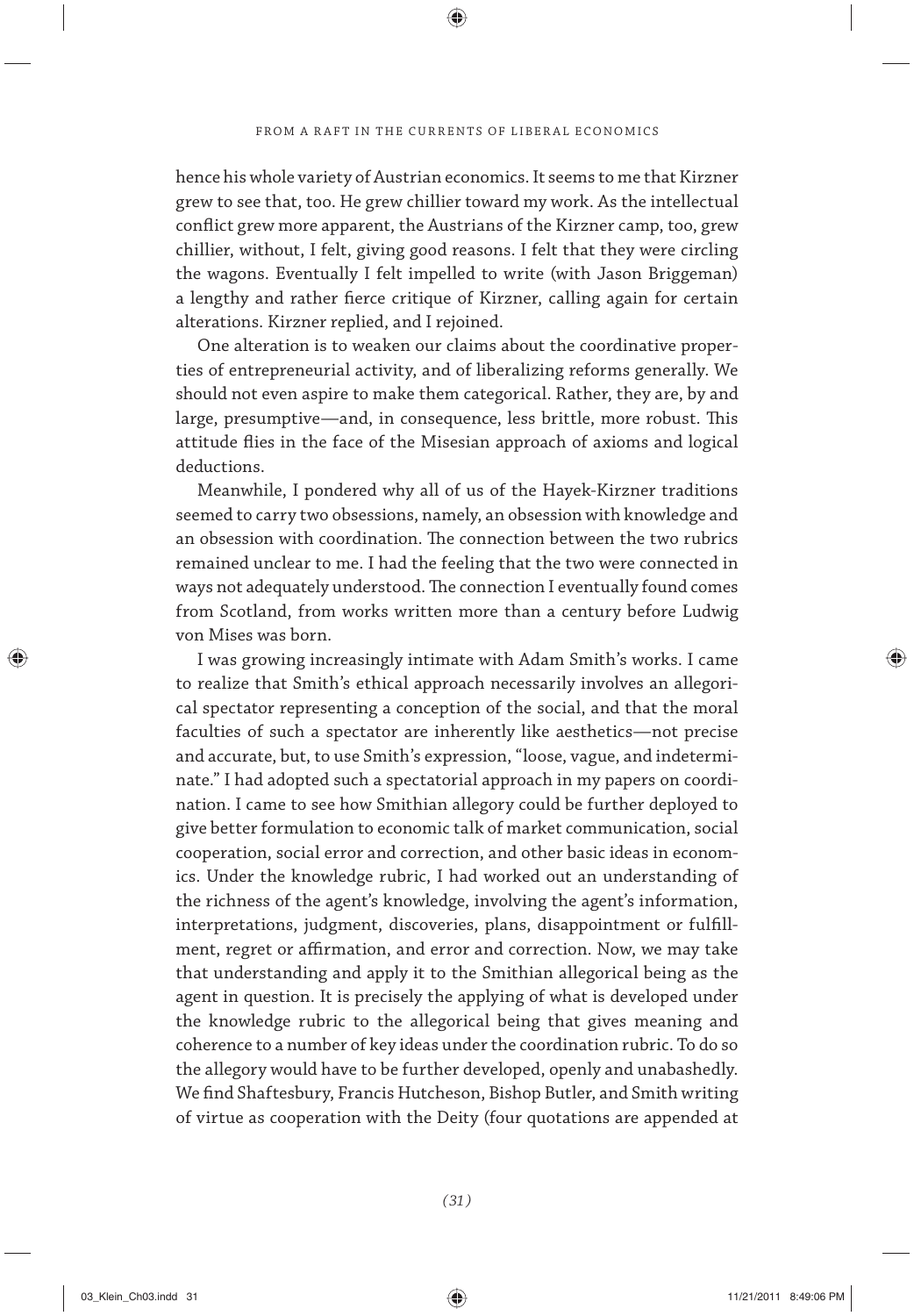◈

the end of this chapter), but the formulation can work for agnostics, atheists, and secularists, too, if they understand the beholder to be allegorical, socially shared and yet under contention, a cultural legacy and a work in progress.

In confessing the Smithian approach, we confess that economics is nested within ethics and that the composite involves aesthetics. We manage to develop some rules for our ideas of the social good, but they remain rather vague, like rules that might be offered for a good novel. There is disagreement over aesthetic rules. If our ideas of the social good conformed to precise and accurate rules, there would be less disagreement. They would be more like grammatical rules, about which we little disagree.

Thus, a second alteration to Kirzner is that our very notion of coordination is not precise and accurate but inherently somewhat loose, vague, and indeterminate, akin to our aesthetic sensibilities. This alteration, too, conflicts with the paradigmatic approach of Mises, and indeed with most any proudly scientific image of economic science. I am jettisoning what is really distinctive to Mises. In aligning my interpretations with Hayek, I am dehomogenizing Mises and Hayek.

I might concur with Peter Boettke that the most charitable reading of Mises is a Hayekian one. The most charitable reading of Hayek, however, is *not* a Misesian one. Arguably, the most charitable reading of both is a Smithian one. A principal aim of the present book is to give further development to the alternative centered on Smith.

All of this may seem like factional strife, but the viability of a discursive liberal economics, viability in terms of both the professional and the public cultures, would be significantly enhanced if more young liberal scholars, disenchanted with establishment economics and initiated to powerful insights, circumvented Austrian strictures and pretenses and found their way to Hayek and, especially, to Smith. The present formulations are sensibly discursive and human; they honor, credit, and preserve what is valuable in Mises, Rothbard, and Kirzner while avoiding some of their shortcomings. They strengthen our connections to the rich tradition of Smith and the original arc of liberalism.

"Heterodox" left economists often paint free-market economics as philosophically naive, as modernist or positivist. Some free-market economists are like that. More and more, though, they are like Adam Smith. I try to give expression to a character of liberal economics, an expression I hope serviceable to economists and others. The book expresses sensibilities highly congruent, I think, with those of Adam Smith. The present book,

⊕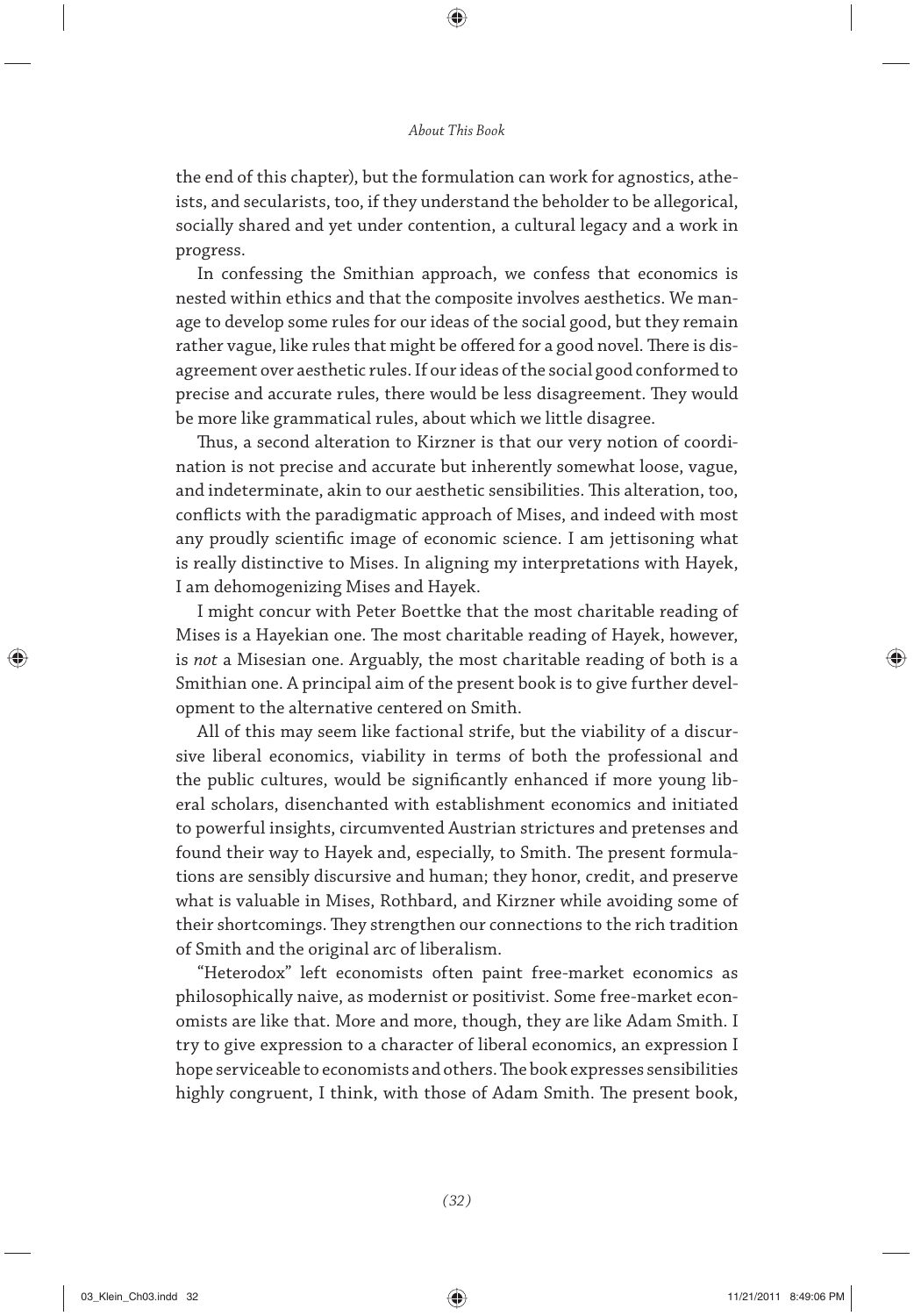⊕

then, is a work in *liberal* economics. If one prefers to say "libertarian," that is OK, too, for libertarianism itself also grows more Smithian.

### **VIRTUE AS COOPERATION WITH THE DEITY: SHAFTESBURY, HUTCHESON, BUTLER, AND SMITH**

Shaftesbury, Hutcheson, Butler, and Smith make a warm tradition. I mentioned that these authors wrote of virtue as cooperation with the Deity. I thought it would be good to provide these quotations, because we are pursuing parallel ideas. I have added the underlining (the italics are in the original).

The Earl of Shaftesbury, Anthony Ashley Cooper (1671-1713), wrote:

I consider, Th at as there is *one* general Mass, *one* Body of the Whole; so to this Body there is *an Order*, to this *Order* a Mind: That to this *general* Mind each *particular-one* must have relation; as being of like Substance, (as much as we can understand of *Substance*) alike active upon Body, original to Motion and Order; alike simple, uncompounded, individual; of like Energy, Effect, and Operation; and more like still, if it co-operates with it to general Good, and strives *to will* according to the best of *Wills.* So that it cannot surely but seem natural, "Th at the *particular* Mind shou'd seek its Happiness in conformity with the *general-one,* and endeavour to resemble it in its highest Simplicity and Excellence."

(1709/2001 vol. 2: 201)

Francis Hutcheson (1694–1746) wrote:

But if we have no other Idea of Good, than Advantage to our selves, we must imagine that every rational Being acts only for its own Advantage; and however we may call a beneficent Being, a good Being, because it acts for our Advantage, yet upon this Scheme we should not be apt to think there is any beneficent Being in Nature, or a Being who acts for the Good of others. Particularly, if there is no Sense of Excellence in publick Love, and promoting the Happiness of others, whence should this Persuasion arise, "That the Deity will make the Virtuous happy?" Can we prove that it is for the Advantage of the Deity to do so? This I fancy will be look'd upon as very absurd, unless we suppose some beneficent

(*continued*)

⊕

◈